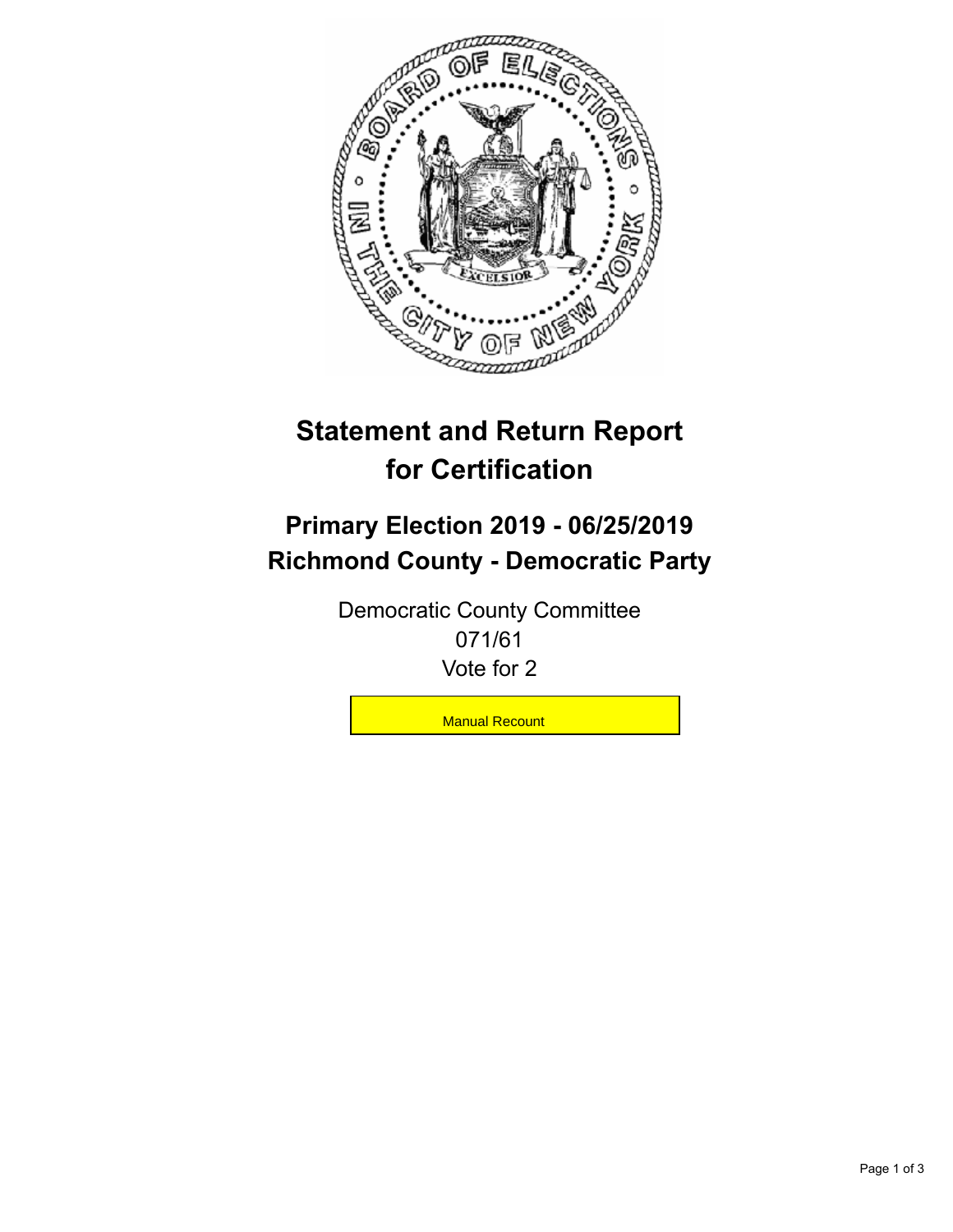

## **Assembly District 61**

| <b>PUBLIC COUNTER</b>                                    | 17 |
|----------------------------------------------------------|----|
| <b>MANUALLY COUNTED EMERGENCY</b>                        | 0  |
| ABSENTEE / MILITARY                                      | 0  |
| AFFIDAVIT                                                | 0  |
| <b>Total Ballots</b>                                     | 17 |
| Less - Inapplicable Federal/Special Presidential Ballots | 0  |
| <b>Total Applicable Ballots</b>                          | 17 |
| <b>KEVIN P. MCKERNAN</b>                                 | 14 |
| PATRICIA M. BONADONNA                                    | 10 |
| ROSETTA NEWCOMBE                                         |    |
| <b>Total Votes</b>                                       | 25 |
| Unrecorded                                               | 9  |